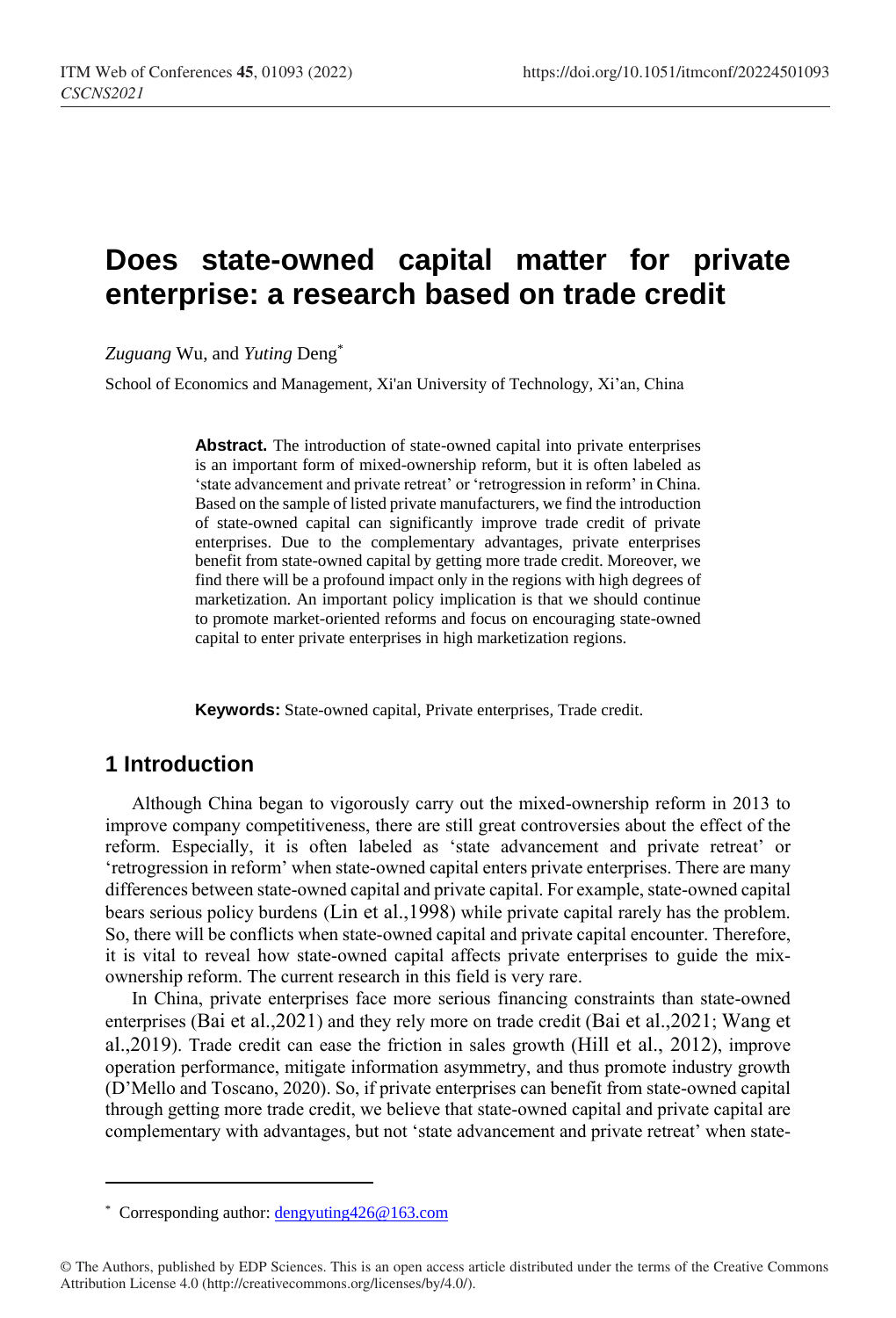owned capital enters private enterprises. This paper explores whether state-owned capital benefits private enterprises based on trade credit.

In this paper, we establish OLS models to test the influence of state-owned capital on private enterprises in view of trade credit based on a sample of manufacturing enterprises. The results show that the private enterprises benefit from state-owned capital by helping themselves get more trade credit. The results imply that the two heterogeneous capitals achieve complementary advantages. State-owned capital and private capital develop together when state-owned capital enters private enterprises but not 'state advancement and private retreat'. Due to the great unbalanced regional development, we further partition the sample based on marketization levels and find that private enterprises in regions with high marketization levels could obtain more benefits in the introduction of state-owned capital.

#### **2. Data and methodology**

We define private enterprises as enterprises controlled by natural persons or family enterprises. We preclude these enterprises which are privatized through equity transfer after IPO because these enterprises have the gene of state-owned capital. Considering China being a big manufacturing country, and manufacturing companies, with different characteristics from non-manufacturing companies, accounting for the majority of listed companies, we choose only the manufacturing sector companies listed on the Shanghai and Shenzhen Stock Exchanges from 2008 to 2018. The industry classification is based on the Securities Regulatory Commission 2012 Edition. After omitting observations with missing data, the final sample consists of 1600 observations.

In this paper, we utilize financing data from CSMAR. We collect data about the nature of shareholders manually from financial statements because of there being no direct data on the nature of capital in the existing databases. Specifically, we judge the nature of capital of the top ten shareholders of listed companies one by one and summarize state-owned shares to get the proportion of state-owned capital. We define the proportion of state-owned capital as *State.*

We utilize the OLS model to reveal how state-owned capital affects the trade credit of vate enterprises. We establish basic model in equation (1):<br>  $Tc = \beta_0 + \beta_1 State + \beta_2 Size + \beta_3 Lev + \beta_4 Lie_1 + \beta_5 Roe + \beta_6 Cash + \beta_7 Age + \beta_8 Growth + \varepsilon$  (1) private enterprises. We establish basic model in equation (1):

$$
T\mathbf{c} = \beta_0 + \beta_1 \text{State} + \beta_2 \text{Size} + \beta_3 \text{Lev} + \beta_4 \text{Liq} + \beta_5 \text{Roe} + \beta_6 \text{Cash} + \beta_7 \text{Age} + \beta_8 \text{Growth} + \varepsilon (1)
$$

Furthermore, the results may be biased due to reverse causality or sample selectivity bias. To solve these possible endogenous problems, we carry out two robustness tests. First, independent variables are lagged by one year to reduce the influence of reverse causality. Second, because the state-owned capital enters only a part of private enterprises, there might be sample selectivity bias. We use Heckman's two-stage method to solve the problem. In the first stage, we utilize the probit model to estimate the likelihood of state-owned capital entering the top ten shareholders of private companies and get the Inverse Mills ratio (Imr). The model is designed in equation (2): irst stage, we utilize the probit model to estimate the likelihood of state-owned capital<br>intering the top ten shareholders of private companies and get the Inverse Mills ratio (Imr).<br>The model is designed in equation (2)

State = 
$$
\beta_0 + \beta_1 \text{Size} + \beta_2 \text{Lev} + \beta_3 \text{Roe} + \beta_4 \text{Age} + \beta_5 \text{Growth} + \beta_6 \text{Indr} + \beta_7 \text{Dual} + \beta_8 \text{First} + \beta_9 \text{Board} + \beta_{10} \text{At} + \varepsilon
$$
 (2)

Then, we add the Inverse Mills ratio (*Imr*) into the second-stage regression model (3):

State = 
$$
\beta_0 + \beta_1 Size + \beta_2 Lev + \beta_3 Roe + \beta_4 Age + \beta_5 Growth + \beta_6 Indr + \beta_7 Dual + \beta_8 First + \beta_9 Board + \beta_{10} At + \varepsilon
$$
 (2)  
Then, we add the Inverse Mills ratio (*Imr*) into the second-stage regression model (3):  

$$
T\mathbf{c} = \beta_0 + \beta_1 State + \beta_2 Lie + \beta_3 Cash + \beta_4 Size + \beta_5 Lev + \beta_6 Roe + \beta_7 Age + \beta_8 Growth + \beta_9 Imr + \varepsilon
$$
(3)

We consider two commonly used measures of trade credit (*Tc*): *Tc1* and *Tc2*. *Tc1* is accounts payable divided by operating cost at fiscal year ends. *Tc2 is* equal to accounts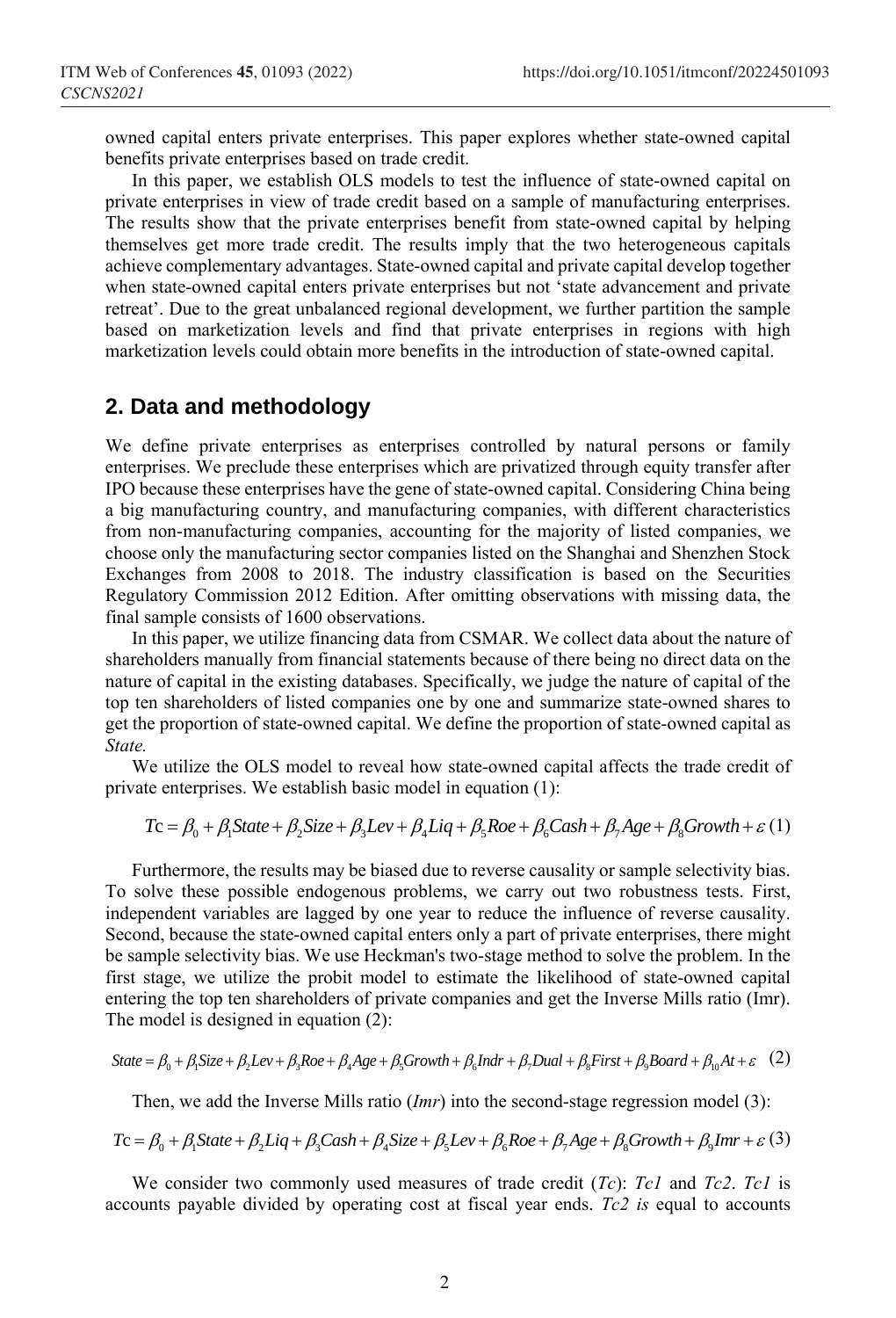payable minus prepaid accounts and then divided by operating cost. *Size* is the logarithm of the total asset. *Liq* is the ratio of current assets to current debt. *Roe* is the ratio of net income to average total equity. *Age* is the logarithm of years of the listing. *Cash* is the ratio of net cash flow from operating activities to total assets. *Lev* equals total debt divided by total assets. *Growth* is the growth rate of operating income. To exclude outliers, the variables are winsorized.

Consistent with existing literature, this paper utilizes the marketization index to represent the marketization level. We define the top 12 regions in the marketization index as high marketization regions (the dummy variable *Above* equals 1), otherwise, low marketization regions (the dummy variable *Above* equals 0) to further test the impact of marketization levels.

### **3 Results**

The results of the full sample in Table 1 show that the coefficients of *State* are significantly positive at the 1% level. The results indicate that state-owned capital improves trade credit of private enterprises. Based on the theory of signaling, state-owned capital may transmit a reliable signal about the invested private enterprise to the market, making other companies willing to provide more trade credit. Furthermore, state-owned capital can provide information superiority, system support, and government privilege for private enterprises (Xiao et al., 2013). All these factors are beneficial to help private enterprises gain more trade credit to achieve resource complementarity.

| Variables      | Full sample               |                          |                           | Subsample<br><b>High Marketization</b> | Subsample<br>Low Marketization                                                                                                                                           |                                                                                                                                                                                                                         |  |
|----------------|---------------------------|--------------------------|---------------------------|----------------------------------------|--------------------------------------------------------------------------------------------------------------------------------------------------------------------------|-------------------------------------------------------------------------------------------------------------------------------------------------------------------------------------------------------------------------|--|
|                | Tc1                       | Tc <sub>2</sub>          | Tc1                       | Tc2                                    | Tc1                                                                                                                                                                      | Tc2                                                                                                                                                                                                                     |  |
|                | $0.0030***$               | $0.0025***$              | $0.0027***$               | $0.0025***$                            | 0.0023                                                                                                                                                                   | 0.0020                                                                                                                                                                                                                  |  |
| <b>State</b>   | (4.90)                    | (3.73)                   | (4.03)                    | (3.43)                                 | (1.58)                                                                                                                                                                   | (1.32)                                                                                                                                                                                                                  |  |
|                | $-0.0162***$              | $-0.0156***$             | $-0.0019$                 | $-0.0090*$                             |                                                                                                                                                                          |                                                                                                                                                                                                                         |  |
| Size           | $(-4.18)$                 | $(-3.78)$                | $(-0.44)$                 | $(-1.94)$                              | $(-4.37)$                                                                                                                                                                | $(-4.04)$                                                                                                                                                                                                               |  |
| Iev            | $0.19\overline{40^{***}}$ | $0.1715***$              | $0.14\overline{36}^{***}$ | $0.1237***$                            |                                                                                                                                                                          |                                                                                                                                                                                                                         |  |
|                | (8.30)                    | (6.88)                   | (6.11)                    | (4.81)                                 | (5.50)                                                                                                                                                                   | $-0.0386***$<br>$0.3610***$<br>(5.07)<br>$-0.0011$<br>$(-0.16)$<br>$-0.0206$<br>$(-0.22)$<br>0.0385<br>(0.27)<br>$-0.0418$ **<br>$(-2.05)$<br>$-0.0241$<br>$(-0.97)$<br>$0.7778***$<br>(3.80)<br>Control<br>328<br>4.88 |  |
| Liq            | $-0.0044*$                | $-0.0067***$             | $-0.0047*$                | $-0.0089***$                           | $-0.0031$                                                                                                                                                                |                                                                                                                                                                                                                         |  |
|                | $(-1.90)$                 | $(-2.68)$                | $(-1.95)$                 | $(-3.40)$                              | $(-0.51)$                                                                                                                                                                |                                                                                                                                                                                                                         |  |
| Roe            | $-0.0191$                 | $-0.0557$                | $-0.0427$                 | $-0.0446$                              | 0.0800                                                                                                                                                                   |                                                                                                                                                                                                                         |  |
|                | $(-0.49)$                 | $(-1.36)$                | $(-1.02)$                 | $(-0.97)$                              | (0.88)                                                                                                                                                                   |                                                                                                                                                                                                                         |  |
| Cash           | $-0.3304***$              | $-0.1061*$               | $-0.2127***$              | $-0.1441**$                            |                                                                                                                                                                          |                                                                                                                                                                                                                         |  |
|                | $(-6.38)$                 | $(-1.92)$                | $(-3.90)$                 | $(-2.42)$                              | $(-3.37)$                                                                                                                                                                |                                                                                                                                                                                                                         |  |
|                | $-0.0163***$              | $-0.03\overline{44}$ *** | $-0.0300***$              | $-0.0282***$                           | $-0.0404***$<br>$0.3791***$<br>$-0.4621***$<br>$-0.0348*$<br>$(-1.77)$<br>$-0.0419*$<br>$(-1.73)$<br>$0.9687***$<br>(4.90)<br>Control<br>328<br>5.18<br>0.2317<br>0.1870 |                                                                                                                                                                                                                         |  |
| Age            | $(-2.23)$                 | $(-4.41)$                | $(-3.74)$                 | $(-3.21)$                              |                                                                                                                                                                          |                                                                                                                                                                                                                         |  |
| Growth         | $-0.0021$                 | $-0.0109$                | 0.0055                    | $-0.0031$                              |                                                                                                                                                                          |                                                                                                                                                                                                                         |  |
|                | $(-0.20)$                 | $(-0.98)$                | (0.48)                    | $(-0.25)$                              |                                                                                                                                                                          |                                                                                                                                                                                                                         |  |
|                | $0.4609***$               | $0.39\overline{14***}$   | $0.1806**$                | $0.2732***$                            |                                                                                                                                                                          |                                                                                                                                                                                                                         |  |
| cons           | (5.63)                    | (4.49)                   | (2.02)                    | (2.79)                                 |                                                                                                                                                                          |                                                                                                                                                                                                                         |  |
| Year           | Control                   | Control                  | Control                   | Control                                |                                                                                                                                                                          |                                                                                                                                                                                                                         |  |
| N              | 1600                      | 1600                     | 1272                      | 1272                                   |                                                                                                                                                                          |                                                                                                                                                                                                                         |  |
| F-value        | 14.21                     | 15.81                    | 9.63                      | 12.09                                  |                                                                                                                                                                          |                                                                                                                                                                                                                         |  |
| $\mathbb{R}^2$ | 0.1393                    | 0.1525                   | 0.1215                    | 0.1479                                 |                                                                                                                                                                          | 0.2212                                                                                                                                                                                                                  |  |
| Adj. $R^2$     | 0.1295                    | 0.1429                   | 0.1089                    | 0.1357                                 |                                                                                                                                                                          | 0.1758                                                                                                                                                                                                                  |  |

|  |  |  | Table 1. The regression results of full sample and sub-samples <sup>a</sup> . |  |
|--|--|--|-------------------------------------------------------------------------------|--|
|  |  |  |                                                                               |  |

<sup>a</sup>T-statistics are reported in parentheses. ∗∗∗,∗∗ and ∗ denote significance at the 1%,5% and 10% levels,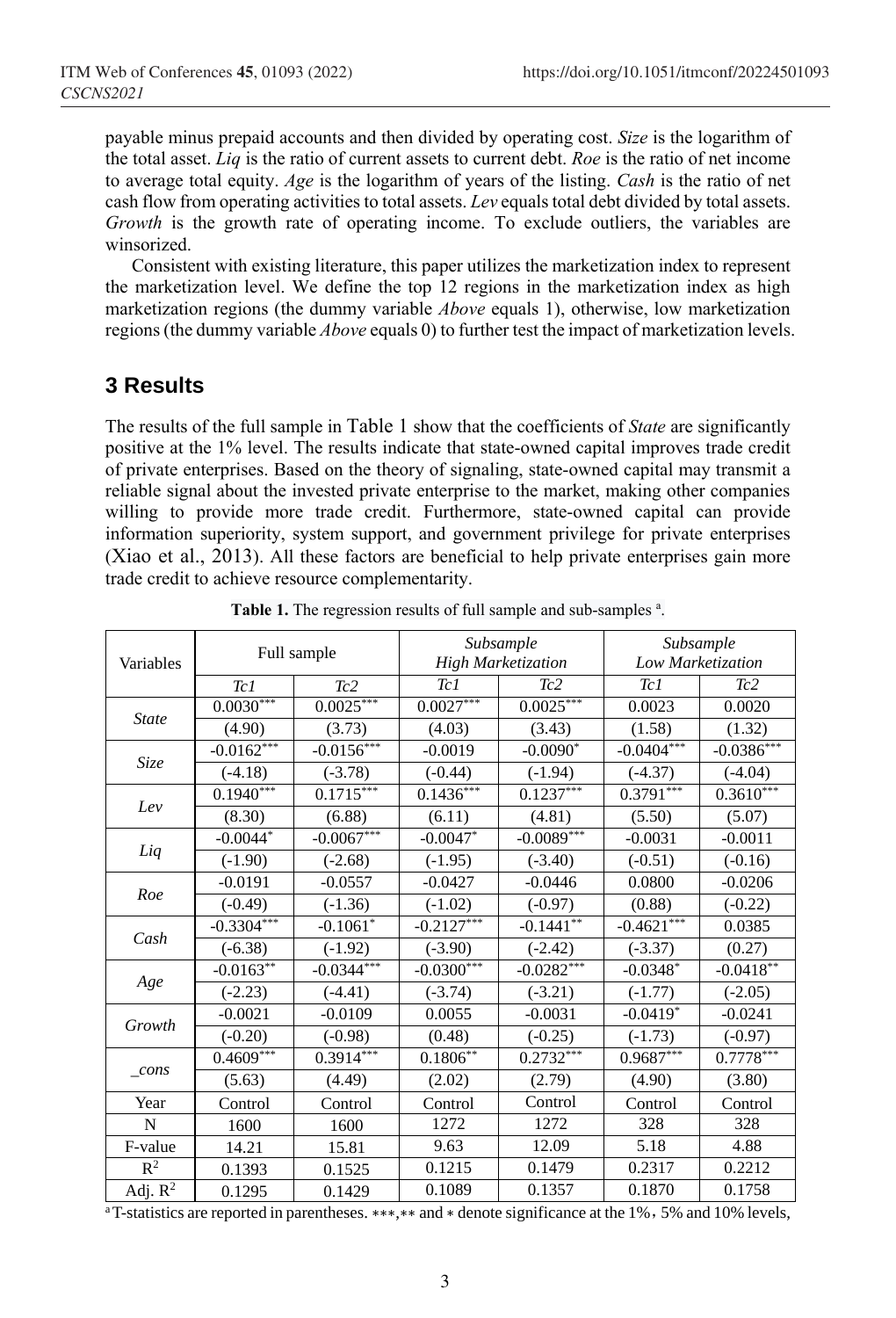respectively.

Table 1 also presents the impact of the marketization level. The coefficients of State are significant in the subsample of high marketization level (Above=1) and they are no longer significant in the subsample of low marketization level (Above=0). We also partition the sample according to the median of the marketization index, the results have no difference. The results of the subsamples suggest high marketization levels can help state-own capital play a more effective role in helping private enterprises get more trade credit and realize complementary advantages with private capital.

|                | The test of lagged one period of<br>Heckman's two-stage test<br>all independent variables<br>Variables<br>Col4:Tc1<br>Coll:Tcl<br>Col2:Tc2<br>Col3:State<br>$0.0036***$<br>$0.0031***$<br>$0.0033***$ |                          |                          |                                                                                                                                                                                                                                                                                                                                                                                        |                        |  |  |
|----------------|-------------------------------------------------------------------------------------------------------------------------------------------------------------------------------------------------------|--------------------------|--------------------------|----------------------------------------------------------------------------------------------------------------------------------------------------------------------------------------------------------------------------------------------------------------------------------------------------------------------------------------------------------------------------------------|------------------------|--|--|
|                |                                                                                                                                                                                                       |                          |                          |                                                                                                                                                                                                                                                                                                                                                                                        |                        |  |  |
|                |                                                                                                                                                                                                       |                          |                          |                                                                                                                                                                                                                                                                                                                                                                                        |                        |  |  |
| <b>State</b>   |                                                                                                                                                                                                       |                          |                          |                                                                                                                                                                                                                                                                                                                                                                                        |                        |  |  |
|                | (5.53)                                                                                                                                                                                                | (4.37)                   |                          |                                                                                                                                                                                                                                                                                                                                                                                        |                        |  |  |
| Liq            | $-0.0025$                                                                                                                                                                                             | $-0.0041$                |                          |                                                                                                                                                                                                                                                                                                                                                                                        | $-0.0062**$            |  |  |
|                | $(-0.99)$                                                                                                                                                                                             | $(-1.56)$                |                          |                                                                                                                                                                                                                                                                                                                                                                                        | $(-2.47)$              |  |  |
| Cash           | $-0.3756***$                                                                                                                                                                                          | $-0.2075***$             |                          |                                                                                                                                                                                                                                                                                                                                                                                        | $-0.0864$              |  |  |
|                | $(-6.79)$                                                                                                                                                                                             | $(-3.54)$                |                          | $(-5.98)$                                                                                                                                                                                                                                                                                                                                                                              | $(-1.54)$              |  |  |
|                | $-0.0196***$                                                                                                                                                                                          | $-0.0164***$             | $0.3798***$              |                                                                                                                                                                                                                                                                                                                                                                                        | $-0.0140***$           |  |  |
| Size           | $(-4.70)$                                                                                                                                                                                             | $(-3.70)$                | (7.82)                   | $(-3.71)$                                                                                                                                                                                                                                                                                                                                                                              | $(-3.31)$              |  |  |
|                | $0.1917***$                                                                                                                                                                                           | $0.1792***$              | $-0.5378**$              |                                                                                                                                                                                                                                                                                                                                                                                        | $0.\overline{1772}***$ |  |  |
| Lev            | (7.61)                                                                                                                                                                                                | (6.72)                   | $(-2.45)$                | (5.06)<br>$-0.0040*$<br>$(-1.70)$<br>$-0.3136***$<br>$-0.0146***$<br>$0.1981***$<br>(8.25)<br>$-0.0380$<br>$(-0.97)$<br>$-0.0196***$<br>$(-2.64)$<br>0.0002<br>(0.02)<br>$\overline{a}$<br>$\overline{\phantom{m}}$<br>$\blacksquare$<br>$\overline{\phantom{a}}$<br>$\overline{\phantom{a}}$<br>$-0.0040$<br>$(-0.58)$<br>$0.4267***$<br>(5.15)<br>Control<br>1581<br>13.50<br>0.1411 | (6.89)                 |  |  |
|                | $-0.0158$                                                                                                                                                                                             | $-0.0449$                | $0.8000**$               |                                                                                                                                                                                                                                                                                                                                                                                        | $-0.0723*$             |  |  |
| Roe            | $(-0.38)$                                                                                                                                                                                             | $(-1.02)$                | (2.13)                   |                                                                                                                                                                                                                                                                                                                                                                                        | $(-1.73)$              |  |  |
|                | $-0.0191**$                                                                                                                                                                                           | $-0.0405***$             | $0.2039***$              |                                                                                                                                                                                                                                                                                                                                                                                        | $-0.0383***$           |  |  |
| Age            | $(-2.50)$                                                                                                                                                                                             | $(-5.03)$                | (2.97)                   |                                                                                                                                                                                                                                                                                                                                                                                        | $(-4.81)$              |  |  |
|                | $-0.0045$                                                                                                                                                                                             | $-0.0059$                | 0.0992                   |                                                                                                                                                                                                                                                                                                                                                                                        | $-0.0091$              |  |  |
| Growth         | $(-0.41)$                                                                                                                                                                                             | $(-0.50)$                | (0.76)                   |                                                                                                                                                                                                                                                                                                                                                                                        | $(-0.82)$              |  |  |
| Indr           |                                                                                                                                                                                                       |                          | $-0.0837$                |                                                                                                                                                                                                                                                                                                                                                                                        |                        |  |  |
|                |                                                                                                                                                                                                       |                          | $(-0.09)$                |                                                                                                                                                                                                                                                                                                                                                                                        |                        |  |  |
| Dual           |                                                                                                                                                                                                       |                          | $-0.0377$                |                                                                                                                                                                                                                                                                                                                                                                                        |                        |  |  |
|                | $\overline{a}$                                                                                                                                                                                        |                          | $(-0.39)$                | $\overline{a}$<br>$\qquad \qquad \Box$<br>$\overline{\phantom{a}}$<br>$\qquad \qquad -$<br>$\qquad \qquad -$                                                                                                                                                                                                                                                                           |                        |  |  |
| First          | $\overline{a}$                                                                                                                                                                                        | $\overline{\phantom{0}}$ | $-0.0132***$             |                                                                                                                                                                                                                                                                                                                                                                                        |                        |  |  |
|                | $\overline{a}$                                                                                                                                                                                        | $\overline{a}$           | $(-3.58)$                |                                                                                                                                                                                                                                                                                                                                                                                        |                        |  |  |
| <b>Board</b>   | $\overline{\phantom{0}}$                                                                                                                                                                              |                          | $-0.0438$                | Col5:Tc2<br>$0.0029***$<br>(4.08)                                                                                                                                                                                                                                                                                                                                                      |                        |  |  |
|                | $\overline{a}$                                                                                                                                                                                        | $\qquad \qquad -$        | $(-0.16)$                |                                                                                                                                                                                                                                                                                                                                                                                        |                        |  |  |
| At             | $\overline{a}$                                                                                                                                                                                        | $-$                      | 0.1133                   |                                                                                                                                                                                                                                                                                                                                                                                        |                        |  |  |
|                | $\overline{a}$                                                                                                                                                                                        |                          | (1.42)                   |                                                                                                                                                                                                                                                                                                                                                                                        |                        |  |  |
| <b>Imr</b>     | -                                                                                                                                                                                                     | $\overline{\phantom{0}}$ | $\overline{\phantom{a}}$ |                                                                                                                                                                                                                                                                                                                                                                                        | $-0.0076$              |  |  |
|                |                                                                                                                                                                                                       |                          |                          |                                                                                                                                                                                                                                                                                                                                                                                        | $(-1.03)$              |  |  |
|                | $0.5642***$                                                                                                                                                                                           | $0.4213***$              | $-6.7707***$             |                                                                                                                                                                                                                                                                                                                                                                                        | $0.3555***$            |  |  |
| cons           | (6.39)                                                                                                                                                                                                | (4.51)                   | $(-5.71)$                |                                                                                                                                                                                                                                                                                                                                                                                        | (4.01)                 |  |  |
| Year           | Control                                                                                                                                                                                               | Control                  | Control                  |                                                                                                                                                                                                                                                                                                                                                                                        | Control                |  |  |
| $\overline{N}$ | 1446                                                                                                                                                                                                  | 1446                     | 1683                     |                                                                                                                                                                                                                                                                                                                                                                                        | 1581                   |  |  |
| F-value        | 13.28                                                                                                                                                                                                 | 15.11                    |                          |                                                                                                                                                                                                                                                                                                                                                                                        | 15.04                  |  |  |
| $R^2$          | 0.1366                                                                                                                                                                                                | 0.1525                   |                          |                                                                                                                                                                                                                                                                                                                                                                                        | 0.1547                 |  |  |
| Adj. $R^2$     | 0.1263                                                                                                                                                                                                | 0.1424                   |                          | 0.1306                                                                                                                                                                                                                                                                                                                                                                                 | 0.1444                 |  |  |

|  |  |  |  | <b>Table 2.</b> The results of robustness tests $a$ . |  |  |
|--|--|--|--|-------------------------------------------------------|--|--|
|--|--|--|--|-------------------------------------------------------|--|--|

<sup>a</sup> T-statistics are reported in parentheses. ∗∗∗,∗∗ and ∗denote significance at the 1%, 5% and 10% levels, respectively.